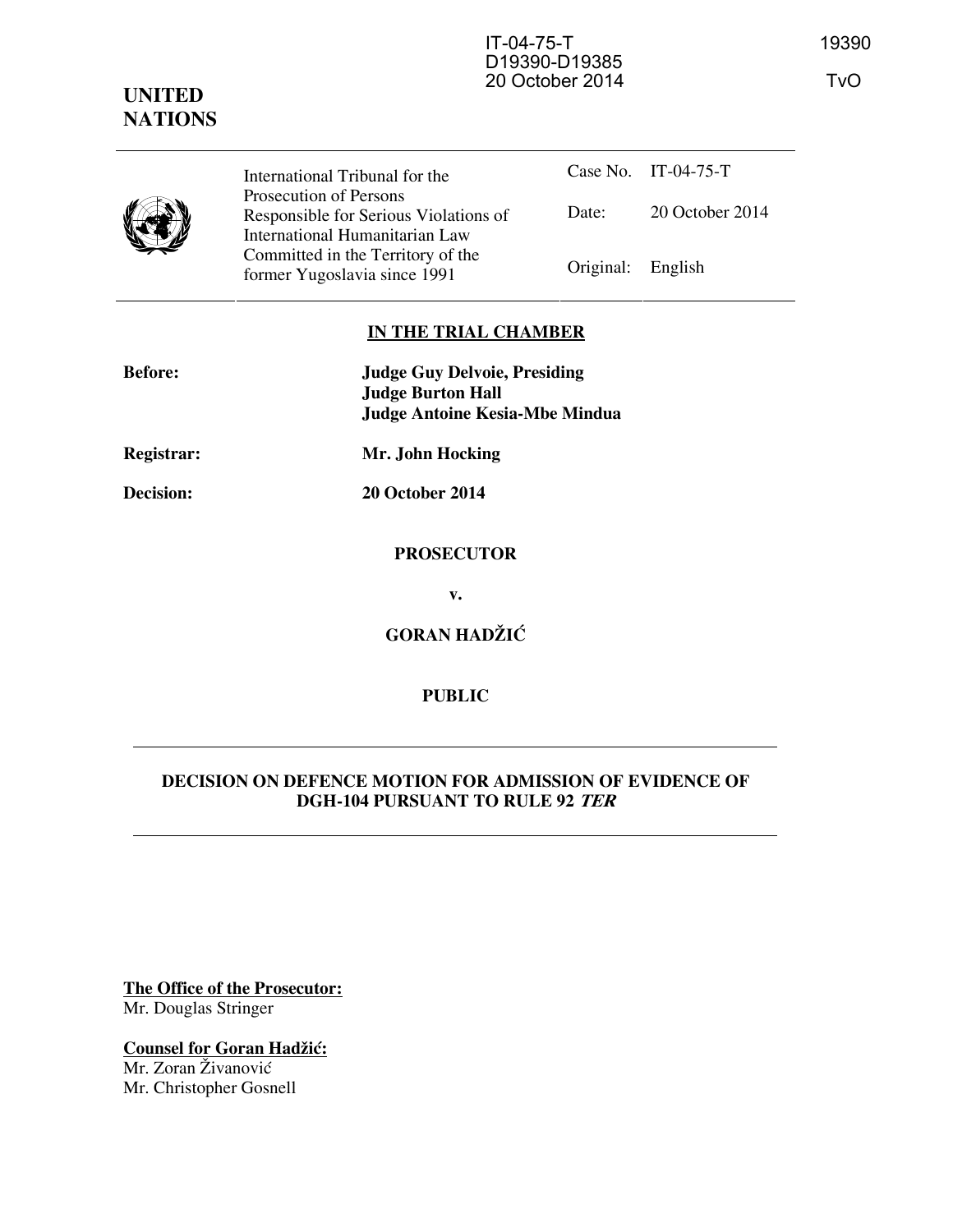1. **THIS TRIAL CHAMBER** of the International Tribunal for the Prosecution of Persons Responsible for Serious Violations of International Humanitarian Law Committed in the Territory of the former Yugoslavia since 1991 ("Tribunal") is seised of the "Defence Motion for Admission of Evidence of Dušan Starević (DGH-104) Pursuant to Rule 92 *ter*", filed with confidential annexes on 20 August 2014 ("Motion"). The Prosecution filed the "Prosecution Response to Defence Motion for Admission of Evidence of DGH-104 Pursuant to Rule 92 *ter*" on 4 September 2014 ("Response"). The Defence filed the "Reply to Prosecution Response to Defence Motion for Admission of Evidence of DGH-104 Pursuant to Rule 92 *ter*" on 11 September 2014.

2. This Trial Chamber is also seised of the "Prosecution Submission Concerning Defence Compliance with Trial Chamber Order of 25 July 2014", filed on 14 August 2014 ("Prosecution Submission on Decision of 25 July 2014").<sup>1</sup> The Defence filed its "Response to Prosecution Submission Concerning Defence Compliance with Trial Chamber Order of 25 July 2014, and Request for Reconsideration", with a confidential annex, on 21 August 2014. On 26 August 2014, the "Prosecution Request for Leave to Reply and Reply to Response to Prosecution Submission Concerning Defence Compliance with Trial Chamber Order of 25 July 2014, and Request for Reconsideration" was filed.

#### **A. Submissions**

3. In the Motion the Defence requests the admission of the written statement of DGH-104 pursuant to Rule 92 *ter* of the Tribunal's Rules of Procedure and Evidence ("Rules"), subject to the witness's in court affirmation.<sup>2</sup> The Defence submits that DGH-104's written statement is relevant and probative, and that DGH-104's evidence could not be adduced within the two hours allocated for his examination without the admission of the tendered statement.<sup>3</sup>

4. In the Response the Prosecution objects to the admission of DGH-104's written statement because the English version of the statement was disclosed to the Prosecution after 8 August 2014, in violation of the Chamber's  $25$  July  $2014$  order (" $25$  July Order").<sup>4</sup> The Prosecution asserts, therefore, that DGH-104 should be called *viva voce*. 5

<sup>1</sup> Decision on Prosecution Submission Concerning Defence Compliance with Trial Chamber Order of 25 July 2014 and Defence Request for Reconsideration, 26 September 2014, paras 19-20.

<sup>2</sup> Motion, paras 1, 8.

<sup>&</sup>lt;sup>3</sup> Motion, paras 5-7.

<sup>4</sup> Response, para. 1, *referring to* Decision on Prosecution Motion Requesting the Defence to Submit a Revised Rule 65 *ter* Witness List and Witness Summaries and for Disclosure in Accordance with Rule 67(A)(ii) and the Trial Chamber's Orders, 25 July 2014, paras 39, 40.

<sup>5</sup> Response, para. 1.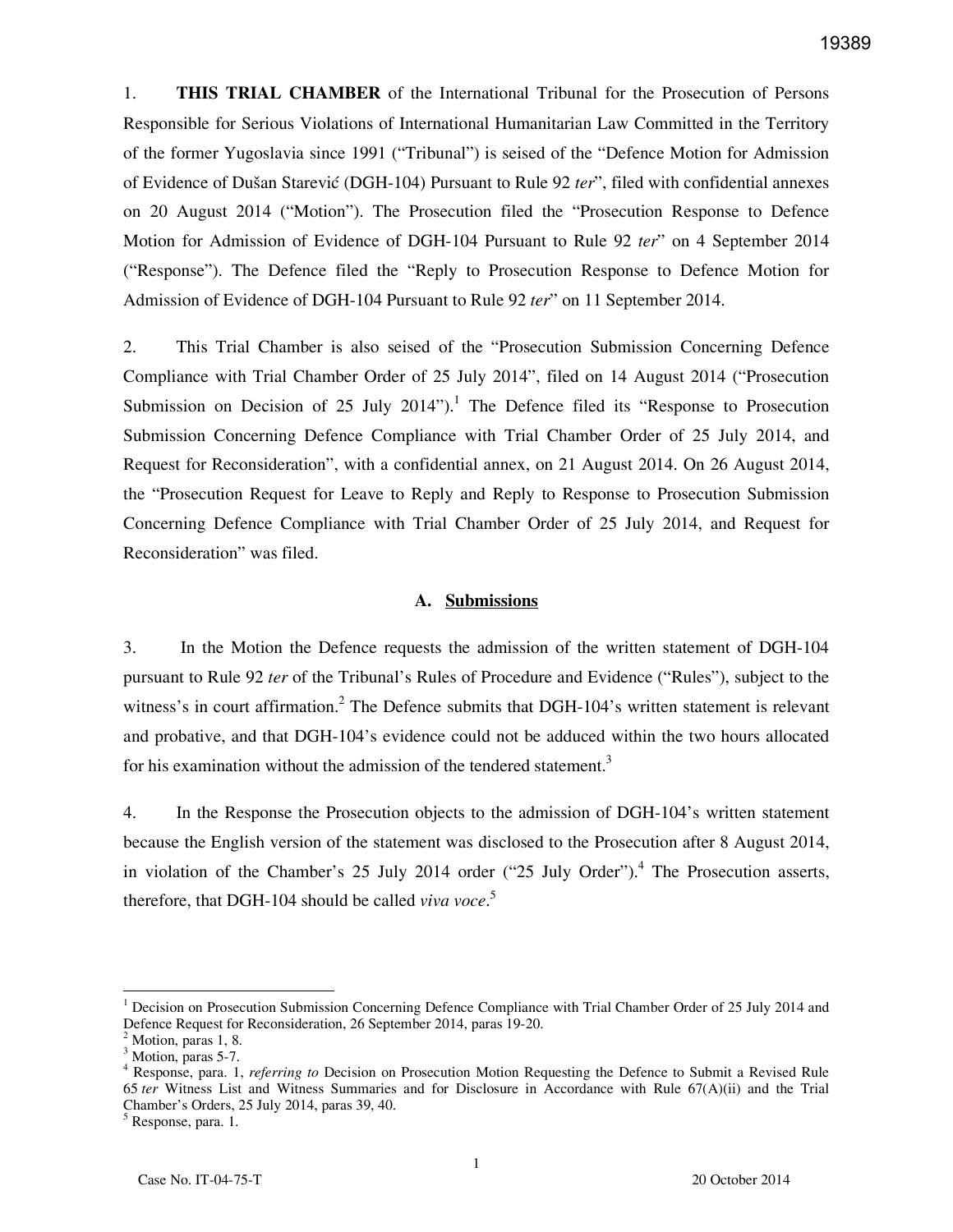5. In the Reply the Defence submits that the written statement of DGH-104 was disclosed to the Prosecution on 8 August 2014 and that the 25 July Order did not specify that the 8 August 2014 deadline required disclosure of a translation of the written statement. <sup>6</sup> The Defence further asserts that if it was required to have disclosed the English translation on 8 August 2014, its noncompliance was minimal, will cause no prejudice to the Prosecution, and should be excused in respect of DGH-104's written statement.<sup>7</sup> The Defence submits that (a) given the Prosecution's internal translation capacity, it may be presumed to have had substantive knowledge of the content of the witness's six page statement on, or immediately after, the 8 August deadline;  $8$  (b) the Prosecution received the official CLSS translation ten days after the 8 August deadline;  $9$  (c) the witness will not be called to testify less than six weeks after the disclosure of the statement, which is the interval that has been required throughout this trial;  $^{10}$  (d) the Defence was unable to finalize and ensure translation of all its outstanding Rule 92 *ter* statements by the 8 August deadline;<sup>11</sup> and (e) depriving the Defence of the opportunity to present DGH-104's evidence pursuant to Rule 92 *ter* is prejudicial as demonstrated by the Prosecution's "strenuous insistence" on the admission of certain Rule 92 *ter* statements.<sup>12</sup>

#### **B. Applicable Law**

6. Rule 92 *ter* of the Rules provides:

(A) A Trial Chamber may admit, in whole or in part, the evidence of a witness in the form of a written statement or transcript of evidence given by a witness in proceedings before the Tribunal, under the following conditions:

(i) the witness is present in court;

(ii) the witness is available for cross-examination and any questioning by the Judges; and

(iii) the witness attests that the written statement or transcript accurately reflects that witness' declaration and what the witness would say if examined.

(B) Evidence admitted under paragraph (A) may include evidence that goes to proof of the acts and conduct of the accused as charged in the indictment.

 $^6$  Reply, para. 2.

Reply, para. 3.

<sup>8</sup> Reply, para. 4.

<sup>&</sup>lt;sup>9</sup> Reply, para. 5.

 $10$  Reply, para. 5. The Chamber notes that the Defence stated that the witness will not be called to testify "less than six weeks prior to the disclosure of the statement." The Chamber considers "prior" to be a typographical error.  $11$  Reply, para. 6.

 $^{12}$  Reply, para. 7.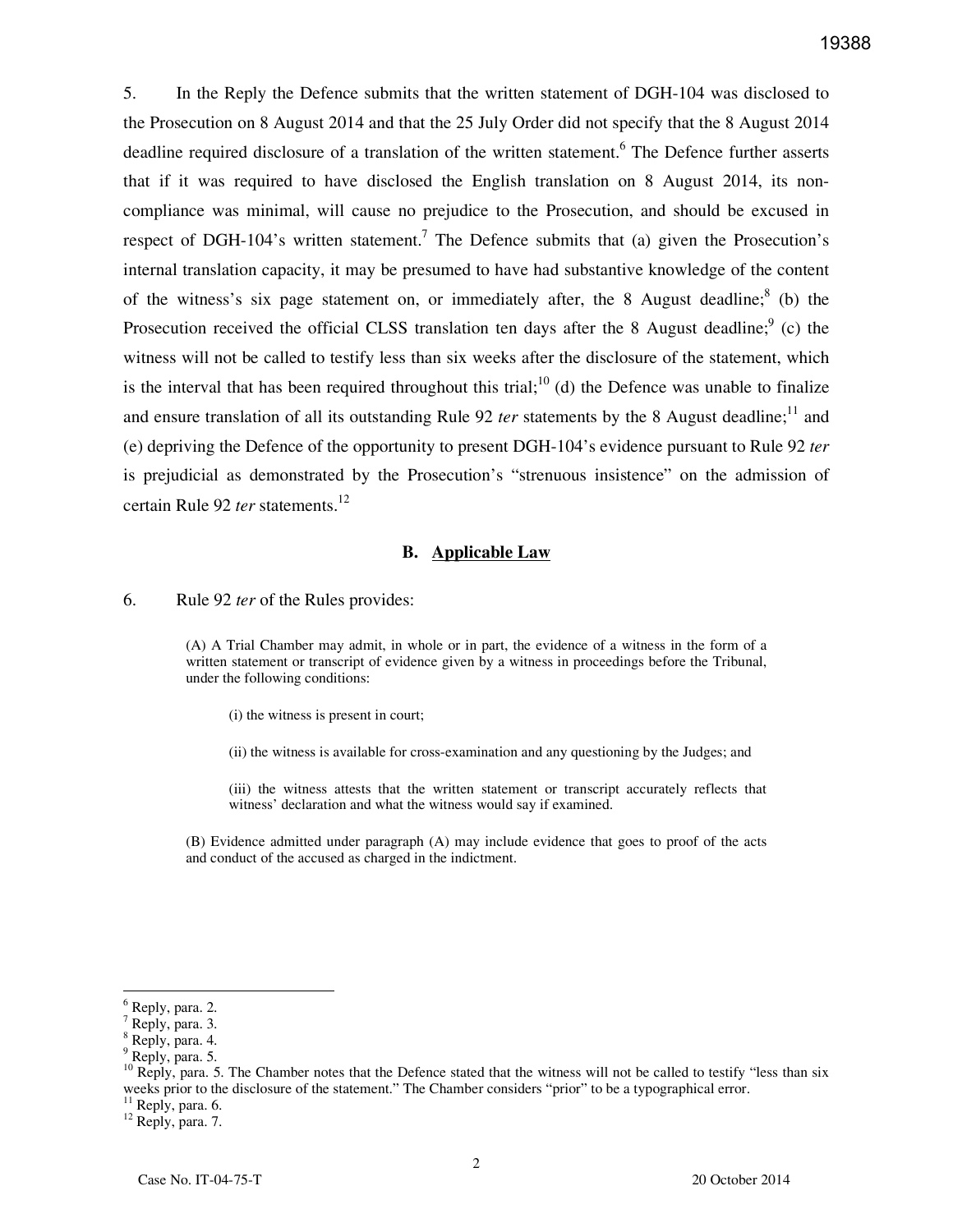7. The main objective of Rule 92 *ter* of the Rules is to ensure an effective and expeditious trial in accordance with the rights of the accused.<sup>13</sup> The jurisprudence of the Tribunal has also applied the Rule as permitting, by necessary inference, the admission of exhibits where they accompany written statements or transcripts and form an "inseparable and indispensable" part of the written evidence.<sup>14</sup> In order to satisfy this requirement, the document must be one without which the witness's testimony would become incomprehensible or of lesser probative value.<sup>15</sup> Moreover, the evidence sought to be admitted, whether a written statement or a transcript of oral testimony, must fulfil the general requirements of admissibility of Rule 89(C) of the Rules—the proposed evidence must be relevant and have probative value.<sup>16</sup>

#### **C. Discussion**

8. The Trial Chamber notes that the BCS version of the written statement of DGH-104 was disclosed to the Prosecution on 8 August 2014 and that the official CLSS English translation was disclosed on 18 August  $2014$ <sup>17</sup> The Chamber recalls its previous finding that while not explicitly stated, the parties should have been aware that the 8 August deadline included disclosure of an English translation of the written statement.<sup>18</sup> The Chamber therefore finds that the Defence was in violation of the 25 July Order. However, under the current circumstances, the Chamber does not find that the Defence acted in bad faith in not finalising and disclosing an English translation of the written statement of DGH-104 by the 8 August deadline or that the Prosecution was prejudiced by the late disclosure of the English translation. The English translation of DGH-104's five-page statement was provided within a short time period of 10 days after the deadline, and the Prosecution has indicated that it is able to conduct at least the initial processing of documents in BCS and therefore glean their content because of the BCS competence of its staff.<sup>19</sup> The Chamber also notes that the witness is not expected to testify before the week of 27 October 2014, at the earliest. The Trial Chamber will therefore not preclude the admission of DGH-104's written statement due to the disclosure of its translation after the 8 August 2014 deadline.

<sup>&</sup>lt;sup>13</sup> Prosecutor v. Prlić et al., Case No. IT-04-74-T, Decision on the Application of Rule 92 *ter* of the Rules, 3 July 2007, p. 2; Prosecutor v. Popović et al., Case No. IT-05-88-T, Decision on Motion to Convert Viva Voce Witnesses to Rule 92 *ter* Witnesses, 31 May 2007, p. 2.

<sup>&</sup>lt;sup>14</sup> Prosecutor v. Đorđević, Case No. IT-05-87/1-T, Decision on Vlastimir Đorđević's Motions for Admission of Evidence Pursuant to ICTY Rule 92ter, 22 January 2010 ("*Đorđević* Decision"), para. 7; Prosecutor v. Lukić and Lukić, Case No. IT-98-32/1-T, Decision on Confidential Prosecution Motion for the Admission of Prior Testimony with Associated Exhibits and Written Statements of Witnesses Pursuant to Rule 92 ter, 9 July 2008 ("Lukić and Lukić Decision"), para. 15; *Prosecutor v. Stanišić and Simatović*, Case No. IT-03-69-T, Decision on Prosecution's Motion for the Admission of Written Evidence of Witness Slobodan Lazarević Pursuant to Rule 92 *ter* with Confidential Annex, 16 May 2008 ("*Stanišić and Simatović Decision"*), para. 19.

<sup>&</sup>lt;sup>15</sup> Dordevic Decision, para. 7; *Lukić and Lukić* Decision, para. 15; *Stanišić and Simatović* Decision, para. 19.

<sup>&</sup>lt;sup>16</sup> *Dorđević* Decision, para. 5; *Lukić and Lukić* Decision, paras 15-16.

 $17$  Reply, paras 2, 5.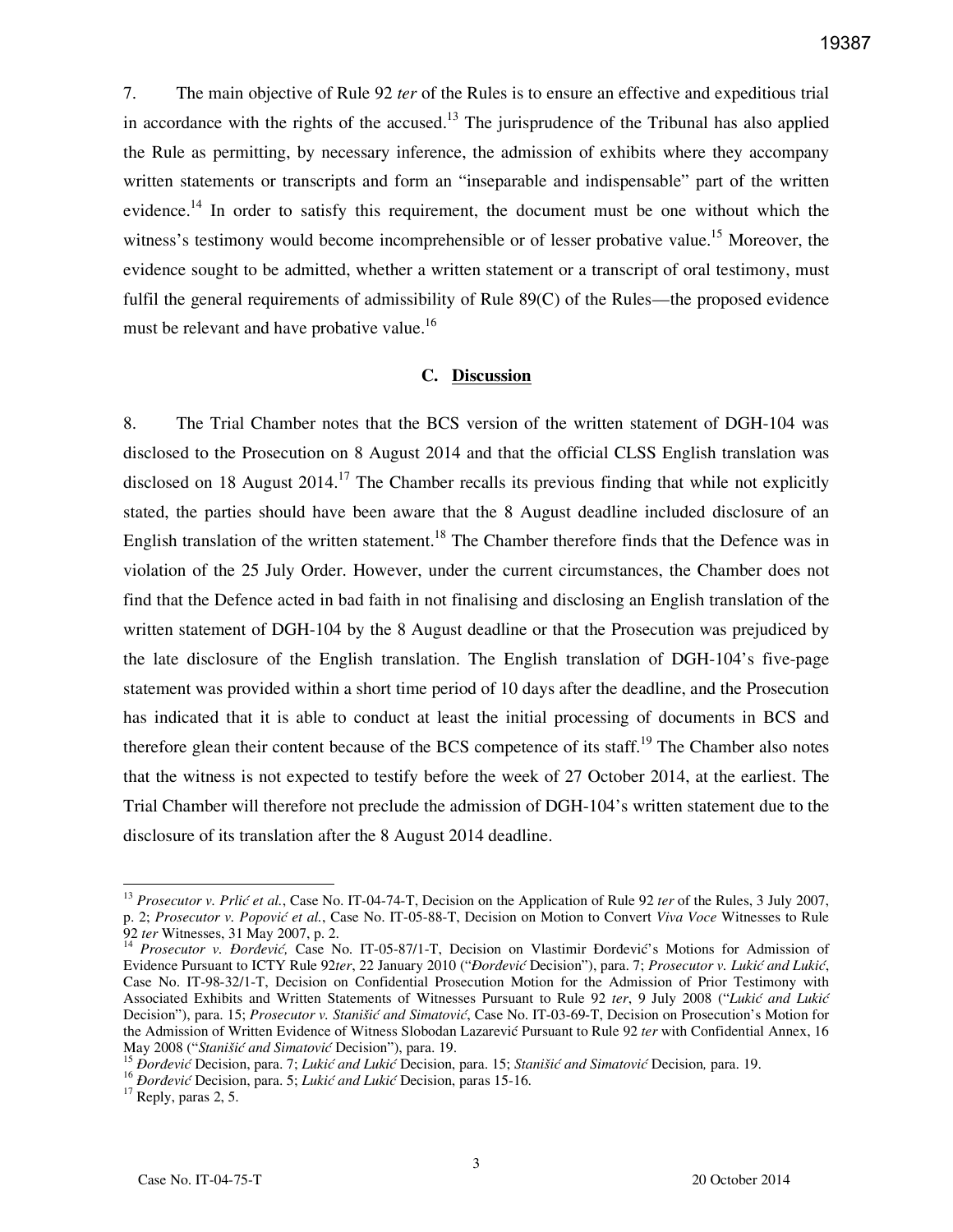9. DGH-104's proposed evidence, in the form of a written statement, contains information about, *inter alia*, (a) the formation of the RSK government;<sup>20</sup> (b) DGH-104's encounters with, and perceptions of, Goran Hadžić; $^{21}$  (c) meetings of the State Committee for Strategic Policy which included alleged members of the alleged JCE;<sup>22</sup> (d) the movement of Croats out of Sector South;<sup>23</sup> and (e) DGH-104's involvement in criminal proceedings by the RSK government against Serbs for crimes committed against Croats.<sup>24</sup> The Chamber finds that the tendered statement is relevant, has probative value, and is appropriate for admission pursuant to Rules 89(C) and 92 *ter* of the Rules.

<sup>&</sup>lt;sup>18</sup> Decision on Defence Motion for Admission of Evidence of DGH-016 Pursuant to Rule 92 *ter* (confidential), 26 September 2014, para. 15.

 $19$  Email from the Prosecution to the Trial Chamber and the Defence, 19 September 2014.

<sup>20</sup> Rule 65 *ter* number 1D03648, para. 2.

<sup>21</sup> Rule 65 *ter* number 1D03648, paras 4-5.

<sup>22</sup> Rule 65 *ter* number 1D03648, paras 6-8.

<sup>23</sup> Rule 65 *ter* number 1D03648, para. 12.

<sup>24</sup> Rule 65 *ter* number 1D03648, paras 14-15.